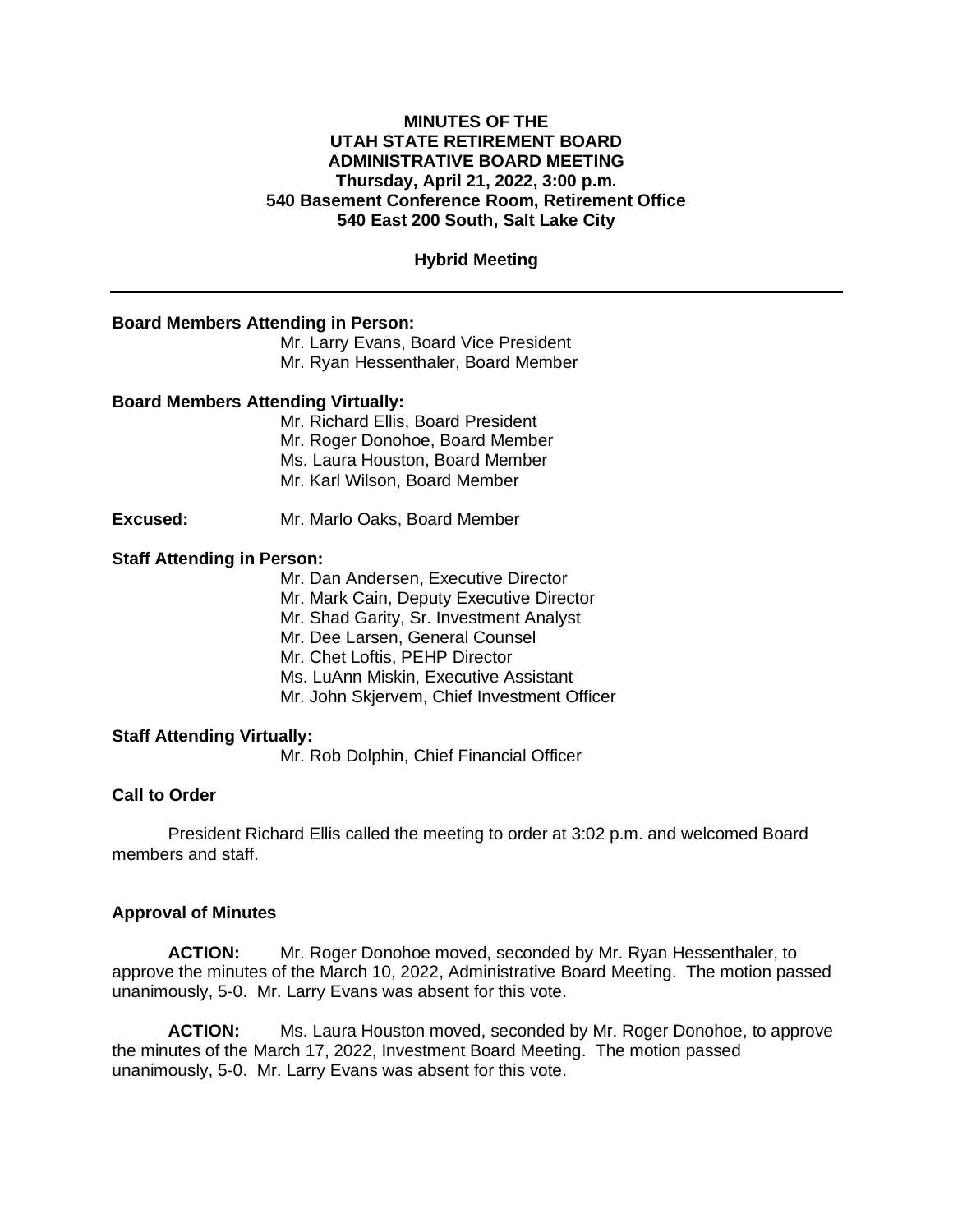## **New Employer – Spanish Fork (Firefighters)**

Mr. Dan Andersen reviewed the application for Spanish Fork City to participate in the Tier 2 Public Safety and Firefighters' Retirement System. All eligibility requirements have been met and approval of the application was recommended.

**ACTION:** Mr. Ryan Hessenthaler moved, seconded by Mr. Karl Wilson, to approve Spanish Fork City as a participating employer in the Tier 2 Public Safety and Firefighters' Retirement System. The motion passed unanimously, 5-0. Mr. Larry Evans was absent for this vote.

At 3:05 p.m., Mr. Karl Wilson moved, seconded by Ms. Laura Houston, to move into Closed Session to discuss confidential pending legal matters. The motion passed unanimously, 5-0. Mr. Larry Evans was absent for this vote.

At 3:08 p.m., Mr. Ryan Hessenthaler moved, seconded by Mr. Roger Donohoe, to move back into Open Session. The motion passed unanimously, 5-0. Mr. Larry Evans was absent for this vote.

# **Final Motions/Other Business**

# **Order on Motion for Judgment on the Pleadings and Judgment 19-01S**

**ACTION:** Ms. Laura Houston moved, seconded by Mr. Karl Wilson, to approve the Order on Motion for Judgment on the Pleadings and Judgment 19-01S as submitted by the Adjudicative Hearing Officer. The motion passed unanimously, 5-0. Mr. Larry Evans was absent for this vote.

## **July PEHP Renewals**

Mr. Chet Loftis reviewed the July PEHP Renewals, effective July 1, 2022.

**ACTION:** Mr. Ryan Hessenthaler moved, seconded by Mr. Karl Wilson, to approve the PEHP Renewals, effective July 1, 2022, with the understanding that the LGRP July Medical final aggregate rate may be different due to agency migration or rate adjustments arising from the renewal process, as follows:

- State of Utah Medical/Rx 6.7% increase
- State of Utah Dental 1.0% increase
- Salt Lake City Medical/Rx 6.0% increase
- Salt Lake City Dental 0.0% rate hold
- LGRP July Medical 4.7% increase
- LGRP July Dental -0.1% decrease

The motion passed unanimously, 6-0.